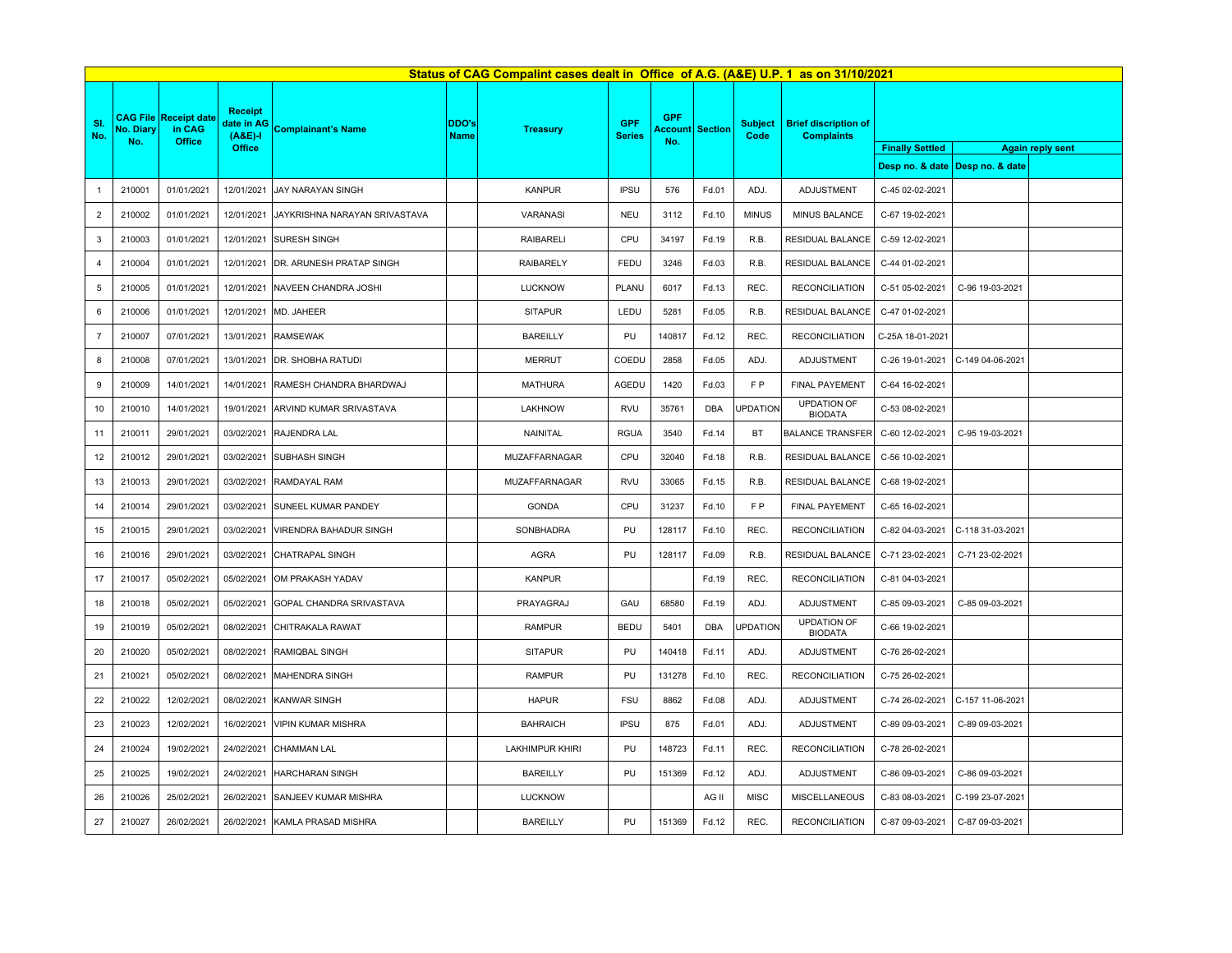| 28 | 210028 | 03/03/2021 | 04/03/2021 | PRADEEP KUMAR SRIVASTAVA      | <b>KANPUR DEHAT</b>  | PU          | 134784 | Fd.10 | F P            | <b>FINAL PAYEMENT</b>   | C-113 26-03-2021 |                 |  |
|----|--------|------------|------------|-------------------------------|----------------------|-------------|--------|-------|----------------|-------------------------|------------------|-----------------|--|
| 29 | 210029 | 03/03/2021 | 04/03/2021 | ASHOK KUMAR RAI               | <b>JAUNPUR</b>       | CPU         | 60361  | Fd.21 | REC.           | <b>RECONCILIATION</b>   | C-92 12-03-2021  | C-92 12-03-2021 |  |
| 30 | 210030 | 12/03/2021 | 16/03/2021 | SUSHEEL KUMAR AGRAWAL         | SAMBHAL              | CPU         | 32094  | Fd.20 | F <sub>P</sub> | <b>FINAL PAYEMENT</b>   | C-136 28-05-2021 |                 |  |
| 31 | 210031 | 12/03/2021 | 16/03/2021 | <b>ASHISH KUMAR</b>           | <b>LUCKNOW</b>       | COEDU       | 16858  | Fd.04 | ADJ.           | <b>ADJUSTMENT</b>       | C-122 08-04-2021 |                 |  |
| 32 | 210032 | 12/03/2021 | 16/03/2021 | SHYAMVEER SINGH               | BULANDSHAHAR         | AGEDU       | 1860   | Fd.05 | FP             | <b>FINAL PAYEMENT</b>   | C-135 24-05-2021 |                 |  |
| 33 | 210033 | 23/03/2021 | 05/04/2021 | <b>BADLU PRASAD DIWEDI</b>    | <b>FATEHGARH</b>     | <b>RTU</b>  | 3987   | Fd.14 | F <sub>P</sub> | FINAL PAYEMENT          | C-126 24-05-2021 |                 |  |
| 34 | 210034 | 23/03/2021 | 05/04/2021 | LATE RAMESH CHANDRA           | <b>JAHANSI</b>       | <b>RVU</b>  | 22944  | Fd.15 | F P            | <b>FINAL PAYEMENT</b>   | C-131 24-05-2021 |                 |  |
| 35 | 210035 | 23/03/2021 | 05/04/2021 | RAMCHANDRA SHRIVAS            | URAI                 | CPU         | 64317  | Fd.21 | REC.           | <b>RECONCILIATION</b>   | C-125 05-05-2021 |                 |  |
| 36 | 210040 | 03/03/2021 | 15/04/2021 | PREM KISHORE SAINI            | <b>BAGPAT</b>        | <b>RTU</b>  | 5628   | Fd.14 | ADJ.           | <b>ADJUSTMENT</b>       | C-127 24-05-2021 |                 |  |
| 37 | 210041 | 12/03/2021 | 15/04/2021 | <b>RAJ BAHADUR</b>            | <b>LALITPUR</b>      | COEDU       | 5850   | Fd.05 | F P            | <b>FINAL PAYEMENT</b>   | C-153 09-06-2021 |                 |  |
| 38 | 210042 | 12/03/2021 | 15/04/2021 | SUSHEEL KUMAR                 | LALITPUR             | <b>RVU</b>  | 25707  | Fd.15 | ADJ.           | ADJUSTMENT              | C-146 31-05-2021 |                 |  |
| 39 | 210043 | 12/03/2021 | 15/04/2021 | <b>RAM SINGH YADAV</b>        | <b>AGRA</b>          | PU          | 118446 | Fd.09 | FP             | <b>FINAL PAYEMENT</b>   | C-151 07-06-2021 |                 |  |
| 40 | 210044 | 12/03/2021 | 15/04/2021 | RAKESH KUMAR SHARMA           | <b>MUZAFFARNAGAR</b> | GAU         | 69803  | Fd.18 | F P            | <b>FINAL PAYEMENT</b>   | C-148 31-05-2020 |                 |  |
| 41 | 210082 | 12/05/2021 | 28/05/2021 | JAGDEESH PRASAD MISHRA        | <b>BARABANKI</b>     | <b>RVU</b>  | 33605  | Fd.16 | R.B.           | RESIDUAL BALANCE        | C-155 09-06-2021 |                 |  |
| 42 | 210039 | 15/05/2021 | 15/05/2021 | ARVIND KUMAR JAISWAL          | <b>LUCKNOW</b>       | PU          | 126304 | Fd.11 | R.B.           | RESIDUAL BALANCE        | C-143 31-05-2021 |                 |  |
| 43 | 210045 | 24/05/2021 | 26/04/2021 | <b>SUNEEL KUMAR</b>           | PILIBHIT             | GAU         | 68319  | Fd.17 | F P            | FINAL PAYEMENT          | C-156 09-06-2021 |                 |  |
| 44 | 210046 | 24/05/2021 | 26/04/2021 | BRIJESH CHANDRA DWIVEDI       | KANNAUJ              | PU          | 131440 | Fd.10 | REC.           | <b>RECONCILIATION</b>   | C-161 15-06-2021 |                 |  |
| 45 | 210047 | 24/05/2021 | 26/04/2021 | <b>TEJVEER SINGH</b>          | <b>MORADABAD</b>     | PU          | 145879 | Fd.09 | REC.           | <b>RECONCILIATION</b>   | C-171 23-06-2021 |                 |  |
| 46 | 210048 | 24/05/2021 | 26/04/2021 | LATE RAMESN CHANDRA UPADHYAYA | <b>JHANSI</b>        | <b>RVU</b>  | 22494  | Fd.15 | F P            | FINAL PAYEMENT          | C-158 15-06-2021 |                 |  |
| 47 | 210049 | 24/05/2021 | 26/04/2021 | <b>VIFAY LAL</b>              | <b>BALRAMPUR</b>     | <b>RVU</b>  | 45646  | Fd.15 | REC.           | <b>RECONCILIATION</b>   | C-163 16-06-2021 |                 |  |
| 48 | 210050 | 28/05/2021 | 28/05/2021 | SANTOSH KUMAR SRIVASTAVA      | SAMBHAL              | ALEDU       | 439    | Fd.04 | R.B.           | RESIDUAL BALANCE        | C-172 24-06-2021 |                 |  |
| 49 | 210051 | 26/04/2021 | 09/06/2021 | SMT VIJAY UPADHYAYA           | <b>JHANSI</b>        | <b>RVU</b>  | 22494  | Fd.15 | F P            | <b>FINAL PAYEMENT</b>   | C-158 15-06-2021 |                 |  |
| 50 | 210052 | 26/04/2021 | 09/06/2021 | <b>BUDDHU RAM</b>             | <b>MIRZAPUR</b>      | PU          | 152189 | Fd.11 | REC.           | <b>RECONCILIATION</b>   | C-169 21-06-2021 |                 |  |
| 51 | 210053 | 26/04/2021 | 09/06/2021 | <b>MUNNALAL VERMA</b>         | <b>SITAPUR</b>       | <b>RVU</b>  | 48269  | Fd.16 | REC.           | <b>RECONCILIATION</b>   | C-168 22-06-2021 |                 |  |
| 52 | 210054 | 26/04/2021 | 09/06/2021 | RAMJEET YADAV                 | AYODHYA              | PU          | 134284 | Fd.10 | REC.           | <b>RECONCILIATION</b>   | C-185 8/7/2021   |                 |  |
| 53 | 210055 | 26/04/2021 | 09/06/2021 | SUSHEEL KUMAR SINGH           | <b>BAHRAICH</b>      | PU          | 121680 | Fd.10 | REC.           | <b>RECONCILIATION</b>   | C-190 13/7/2021  |                 |  |
| 54 | 210056 | 09/06/2021 | 16/06/2021 | ANURUDH KUMAR DIXIT           | <b>SITAPUR</b>       | <b>BEDU</b> | 4381   | Fd.05 | REC.           | <b>RECONCILIATION</b>   | C-165 21-06-2021 |                 |  |
| 55 | 210057 | 09/06/2021 | 16/06/2021 | NIREN KUMAR SRIVASTAVA        | <b>MERRUT</b>        | CPU         | 32734  | Fd.18 | F P            | FINAL PAYEMENT          | C-181 2/7/2021   |                 |  |
| 56 | 210058 | 09/06/2021 | 16/06/2021 | PURAN SINGH RANA              | SAHARANPUR           | <b>RVU</b>  | 32957  | Fd.16 | REC.           | <b>RECONCILIATION</b>   | C-180 2/7/2021   |                 |  |
| 57 | 210059 | 09/06/2021 | 16/06/2021 | RAMESH CHANDRA SHARMA         | <b>MUZAFFARNAGAR</b> | PU          | 137826 | Fd.11 | BT             | <b>BALANCE TRANSFER</b> | C-194 20/7/2021  |                 |  |
| 58 | 210060 | 15/06/2021 | 24/06/2021 | <b>UDAIPRATAP SINGH</b>       | <b>SITAPUR</b>       | PU          | 150421 | Fd.11 | ADJ.           | <b>ADJUSTMENT</b>       | C-192 20/7/2021  |                 |  |
| 59 | 210061 | 15/06/2021 | 24/06/2021 | LATE SATENDRA PAL SINGH       | <b>MATHURA</b>       | LJU         | 25695  | AG II | REC.           | <b>RECONCILIATION</b>   | C-179 2/7/2021   |                 |  |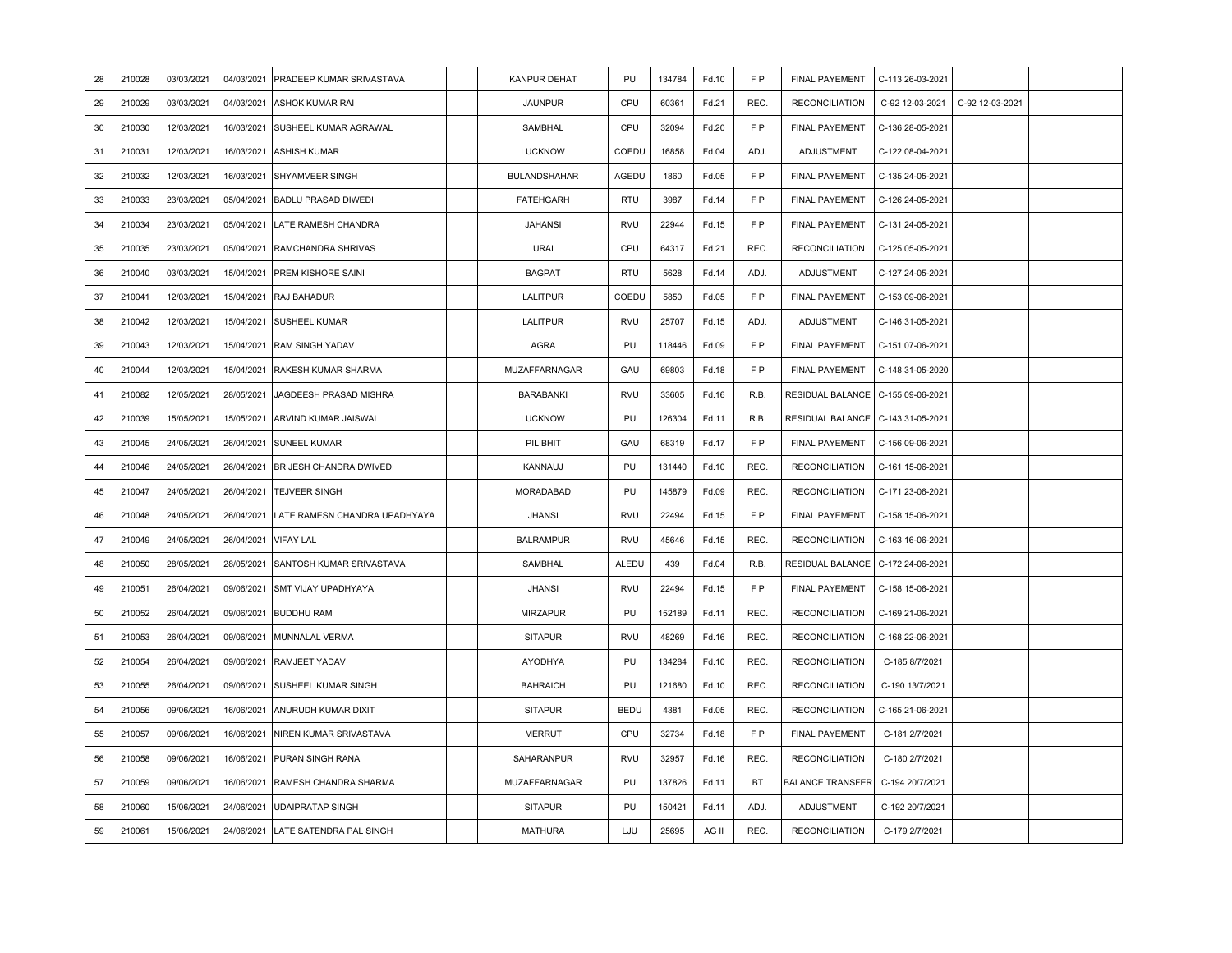| 60 | 210062             | 15/06/2021 | 24/06/2021 | KAUSHAL KUMAR YADAV            | <b>MORADABAD</b> | PU          | 129624 | Fd.09  | REC.           | <b>RECONCILIATION</b>              | C-189 13/7/2021   |                                   |  |
|----|--------------------|------------|------------|--------------------------------|------------------|-------------|--------|--------|----------------|------------------------------------|-------------------|-----------------------------------|--|
| 61 | 210063             | 15/06/2021 | 24/06/2021 | MANOJ KUMAR SRIVASTAVA         | <b>SITAPUR</b>   | PU          | 145047 | Fd.11  | OTH.           | <b>OTHER</b>                       | C-193 20/7/2021   |                                   |  |
| 62 | 210064             | 15/06/2021 | 24/06/2021 | SHIVNARAYAN YADAV              | <b>SITAPUR</b>   | PU          | 139407 | Fd.11  | ADJ.           | <b>ADJUSTMENT</b>                  | C-195 20/7/2021   |                                   |  |
| 63 | 210065             | 15/06/2021 | 24/06/2021 | <b>ASHOK KUMAR</b>             | <b>SITAPUR</b>   | PU          | 144805 | Fd.11  | ADJ.           | ADJUSTMENT                         | C-191 20/7/2021   |                                   |  |
| 64 | 210067             | 23/06/2021 | 29/06/2021 | <b>RAMJEEVAN</b>               | KANNAUJ          | LJU         | 19858  | AG II  | REC.           | <b>RECONCILIATION</b>              | C-176 2/7/2021    |                                   |  |
| 65 | 2100VIVIDH<br>1569 | 23/06/2021 | 29/06/2021 | <b>VINOD KUMAR SINGH</b>       | AMBEDKARNAGA     |             |        | Fd.01  | OTH.           | <b>OTHER</b>                       | C-182 2/7/2021    |                                   |  |
| 66 | 21066              | 19/07/2021 | 26/07/2021 | DINESH CHANDRA SHARMA          | <b>BAREILLY</b>  | PU          | 13760  | Fd-12  | FP             | <b>FINAL PAYEMENT</b>              | C-201 23-7-2021   |                                   |  |
| 66 | 210068             | 28/06/2021 | 05/07/2021 | <b>MAHENDRA KUMAR TRIPATHI</b> | KANNAUJ          | LJU         | 19015  | AG-II  | F <sub>P</sub> | <b>FINAL PAYEMENT</b>              | C-200 23/7/2021   |                                   |  |
| 67 | 210069             | 08/07/2021 | 12/07/2021 | <b>VIJAY KUMAR SANWAL</b>      | <b>LUCKNOW</b>   | PU          | 13169  | Fd-11  | REC.           | <b>RECONCILIATION</b>              | C-204/06/08/2021  |                                   |  |
| 68 | 210070             | 08/07/2021 | 12/07/2021 | RAJESH KUMAR RAI               | <b>LUCKNOW</b>   | PU          | 129553 | Fd-11  | REC.           | <b>RECONCILIATION</b>              | C-196/23-7-2021   |                                   |  |
| 69 | 210071             | 22/07/2021 | 27/07/2021 | <b>KAMAL SINGH</b>             | MURADABAAD       | PU          | 159225 | Fd-09  | F <sub>P</sub> | <b>FINAL PAYEMENT</b>              | C-219/12/08/2021  |                                   |  |
| 70 | 210072             | 22/07/2021 | 27/07/2021 | RAMCHANDRA SRIVASTAV           | <b>BAHRAICH</b>  | LRFU        | 999    | Fd-16  | OTH            | <b>OTHER</b>                       | C-203/04/08/2021  |                                   |  |
| 71 | 210073             | 23/07/2021 | 28/07/2021 | KAMLESH BABU                   | <b>ALIGARH</b>   | <b>RVU</b>  | 44347  | Fd-16  | <b>FP</b>      | FINAL PAYEMENT                     | C-231/19/08/2021  |                                   |  |
| 72 | 210039             | 30/06/2021 | 06/07/2021 | RAGHUNATH SINGH GUPTA          | <b>MERRUT</b>    | <b>IRRU</b> | 48616  | AG-II  | BT             | BALANCE TRANSFER C-198 DT.23/07/21 |                   |                                   |  |
| 73 | 210060             | 23/06/2021 | 28/06/2021 | <b>VEERENDRA SINGH</b>         |                  | AGU         | 51734  | AG II  | ADJ.           | ADJUSTMENT                         | C-177 DT.02/07/21 |                                   |  |
| 74 | 210074             | 28/07/2021 | 04/08/2021 | <b>BHANU PRATAP SINGH</b>      | <b>SULTANPUR</b> | FEDU        | 2655   | Fd-3   | FP             | <b>FINAL PAYEMENT</b>              | C-205/06/08/2021  |                                   |  |
| 75 | 210075             | 28/07/2021 | 04/08/2021 | SUNIL DUTTA SHARMA             | <b>BAGPAT</b>    | RVU         | 48936  | Fd-15  | FP             | <b>FINAL PAYEMENT</b>              | C-220/12/08/2021  |                                   |  |
| 76 | 210076             | 28/07/2021 | 04/08/2021 | PRAKASH KUMAR                  | <b>HATHRAS</b>   | PU          | 151870 | $Fd-9$ | ADJ.           | ADJUSTMENT                         | C-218/12/08/2021  |                                   |  |
| 77 | 210077             | 28/07/2021 | 04/08/2021 | <b>JALIM SINGH</b>             | <b>FIROJABAD</b> | PU          | 119551 | Fd-9   | <b>FP</b>      | <b>FINAL PAYEMENT</b>              | C-233/25/08/2021  |                                   |  |
| 78 | 210078             | 28/07/2021 | 04/08/2021 | DINESH KUMAR SINGH             | <b>BAREILLY</b>  | PU          | 124002 | Fd-11  | FP             | <b>FINAL PAYEMENT</b>              | C 246 03/09/2021  |                                   |  |
| 79 | 210079             | 28/07/2021 | 04/08/2021 | <b>AMIT CHANDRA</b>            | <b>MORADABAD</b> | IPSU        | 650    | Fd-01  | ADJ.           | ADJUSTMENT                         | C-209/09/08/2021  |                                   |  |
| 80 | 210080             | 06/08/2021 | 12/08/2021 | <b>RAM NATH SINGH</b>          | <b>BIJNOR</b>    | CPU         | 34987  | Fd.21  | ADJ.           | ADJUSTMENT                         | C-248 03-09-2021  |                                   |  |
| 81 | 210081             | 06/08/2021 | 12/08/2021 | KRISHNA KUMAR AWASTHI          | <b>BARABANKI</b> | LEDU        | 5501   | Fd.03  | ADJ.           | <b>ADJUSTMENT</b>                  | C-259 13-09-2021  |                                   |  |
| 82 | 210082             | 06/08/2021 | 12/08/2021 | <b>BABU LAL</b>                | <b>LUCKNOW</b>   | PU          | 137424 | Fd.11  | OTH            | <b>OTHERS</b>                      | C-230/19/08/2021  |                                   |  |
| 83 | 210083             | 13/08/2021 | 23/08/2021 | MOHD. AFAK                     | <b>BAREILLY</b>  | COEDU       | 3993   | Fd.04  | RB             | RESIDUAL BALANCE                   | C-260 13-09-2021  |                                   |  |
| 84 | 210084             | 13/08/2021 | 23/08/2021 | MAHENDRA PRATAP SHRIVASTAV     | <b>BARABANKI</b> | LEDU        | 5515   | Fd.03  | ADJ.           | ADJUSTMENT                         | C-253 08-09-2021  |                                   |  |
| 85 | 210086             | 13/08/2021 | 23/08/2021 | MOHD.PARVEJ                    | MURADABAD        | GAU         | 82964  | Fd.20  | ADJ.           | ADJUSTMENT                         | C-278 20-09-2021  |                                   |  |
| 86 | 210087             | 13/08/2021 | 23/08/2021 | <b>SANJAY KUMAR</b>            | MURADABAD        | CPU         | 55510  | Fd.20  | ADJ.           | ADJUSTMENT                         | C-268 20-09-2021  |                                   |  |
| 87 | 210088             | 13/08/2021 | 23/08/2021 | <b>RAM CHANDRA SHRIWAS</b>     | <b>JALOUN</b>    | CPU         | 64317  | Fd.21  | <b>FP</b>      | <b>FINAL PAYMENT</b>               |                   | C-251 06-09-2021 C-279 20-09-2021 |  |
| 88 | 210089             | 13/08/2021 | 23/08/2021 | JAGDEESH PRASAD RAJPOOT        | LALITPUR         | COEDU       | 10554  | Fd.05  | R.B.           | RESIDUAL BALANCE                   | C-254 09-092021   |                                   |  |
| 89 | 210090             | 25/08/2021 | 01/09/2021 | D. N. JOSHI                    | MURADABAD        | PU          | 123433 | Fd-09  | R.B.           | RESIDUAL BALANCE                   | C-290 23/09/2021  |                                   |  |
| 90 | 210091             | 01/09/2021 | 07/09/2021 | AJAY KATIYAR                   | <b>AURAIYA</b>   | PU          | 130631 | Fd-10  | ADJ.           | ADJUSTMENT                         | C-296 29/09/2021  |                                   |  |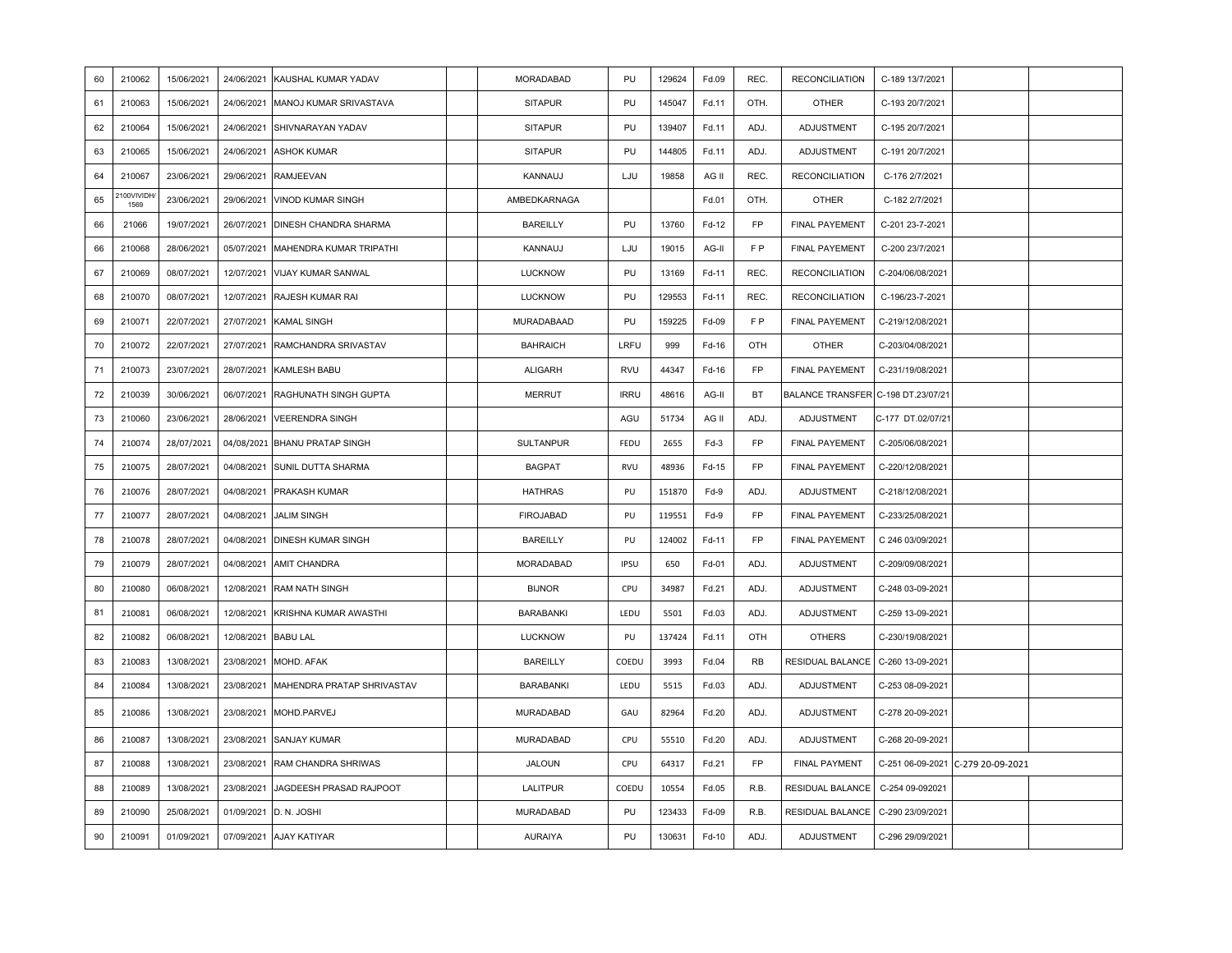| 91  | 210092  | 01/09/2021 | 07/09/2021 | MANGALA PRASAD SRIVASTAVA        | AMBEDKAR NAGAR            | COEDU       | 15394  | Fd-05 | ADJ.      | <b>ADJUSTMENT</b>                     | C-293 27/09/2021     |                                   |  |
|-----|---------|------------|------------|----------------------------------|---------------------------|-------------|--------|-------|-----------|---------------------------------------|----------------------|-----------------------------------|--|
| 92  | 210093  | 01/09/2021 | 07/09/2021 | <b>RAM CHANDRA</b>               | <b>BAREILLY</b>           | CPU         | 38450  | Fd-19 | ADJ.      | <b>ADJUSTMENT</b>                     | C-291 27/09/2021     |                                   |  |
| 93  | 210094  | 01/09/2021 | 07/09/2021 | PRAMOD KUMAR TIWARI              | AYODHYA                   | CPU         | 40577  | Fd-19 | RC.       | <b>RECONCILIATION</b>                 | C 302 06/10/2021     | C 307 11/10/2021 C 332 27/10/2021 |  |
| 94  | 210095  | 01/09/2021 | 07/09/2021 | RADHA CHARAN SHARMA              | AGRA                      | <b>RVU</b>  | 50296  | Fd-16 | RC.       | <b>RECONCILIATION</b>                 | C-267 20/09/2021     |                                   |  |
| 95  | 210096  | 14/09/2021 | 21/09/2021 | SHYAM KISHORE NAGAICH            | <b>JALAON</b>             | CPU         | 35995  | Fd-21 | RC.       | <b>RECONCILIATION</b>                 | C-337 28/20/21       |                                   |  |
| 96  | 210097  | 14/09/2021 | 21/09/2021 | AJIT KUMAR SINGH                 | <b>FIROJABAD</b>          | STU         | 12076  | Fd-06 | ADJ.      | ADJUSTMENT                            | C 320 18/10/2021     |                                   |  |
| 97  | 210098  | 14/09/2021 | 21/09/2021 | LT. SHAHABUDDIN SIDDIQU          | <b>JALOUN</b>             | GAU         | 36822  | Fd-21 | FP.       | <b>FINAL PAYMENT</b>                  | C 319 14/10/2021     |                                   |  |
| 98  | 210099  | 14/09/2021 | 21/09/2021 | KAILASH KUMAR SHRIVASTAV         | <b>SITAPUR</b>            | PU          | 99052  | Fd-11 | MB.       | <b>MINUS BALANCE</b>                  | C 301 06/10/2021     |                                   |  |
| 99  | 2100101 | 16/09/2021 | 22/09/2021 | <b>HARI RAM VERMA</b>            | AURAIYA                   | PU          | 157202 | Fd-10 | ADJ.      | <b>ADJUSTMENT</b>                     | C 313 11/10/2021     |                                   |  |
| 100 | 2100102 | 20/09/2021 | 28/09/2021 | NRIPENDRA NATH AGNIHOTRI         | <b>GAZIYABAD</b>          | GAU         | 68227  | Fd-18 | NC.       | NAME CORRECTION                       | C322 21/10/2021      |                                   |  |
| 101 | 2100103 | 20/09/2021 | 28/09/2021 | PRABODH KUMAR SHARMA             | <b>HATHRAS</b>            | CPU         | 39054  | Fd-20 | FP.       | <b>FINAL PAYMENT</b>                  | C 342 29/10/2021     |                                   |  |
| 102 | 2100104 | 21-092021  | 28/09/2021 | <b>BHAGESHWAR SINGH</b>          | <b>BIJNOR</b>             | GAU         | 71234  | Fd-21 | RC.       | <b>RECONCILIATION</b>                 | C 327 22/10/2021     |                                   |  |
| 103 | 2100105 | 21/09/2021 | 28/09/2021 | <b>SMT. KAMTA SINGH</b>          | <b>AGRA</b>               | AGEDU       | 2709   | Fd-03 | FP.       | <b>FINAL PAYMENT</b>                  | C 314 11/10/2021     |                                   |  |
| 104 | 2100106 | 22/09/2021 | 28/09/2021 | <b>RAM KUMAR</b>                 | <b>GORAKHPUR</b>          | <b>RTU</b>  | 4716   | Fd-14 | R.B.      | RESIDUAL BALANCE                      | C 317 14/10/2021     |                                   |  |
| 105 | 2100107 | 22/09/2021 | 28/09/2021 | YASHVANT SINGH SENGAR            | <b>JHANSI</b>             | PLANU       | 7009   | Fd-13 | FP.       | <b>FINAL PAYMENT</b>                  | C 306 11/10/2021     |                                   |  |
| 106 | 2100152 | 25/08/2021 | 01/09/2021 | LT. JAGDANBIKA PRASAD SHRIVASTAV | AYODHYA                   | PLANU       | 715    | Fd-13 | FP.       | <b>FINAL PAYMENT</b>                  | C-266 20/092021      |                                   |  |
| 107 | 210085  | 07/10/2021 |            | 12/10/2021 GITA RAM SHARMA       | AG-II                     |             |        | AG II | OTH.      | <b>OTHER</b>                          | C 321 20/10/2021     |                                   |  |
| 108 | 2100108 | 21/10/2021 |            | 25/10/2021 RAVI KUMAR            | <b>ALIGARH</b>            | GAU         | 72226  | FD-20 | <b>RB</b> | RESIDUAL BALANCE   C 343 29/10/2021   |                      |                                   |  |
| 109 | 2100109 | 24/09/2021 |            | 05/10/2021 MOHAMMED AFAQ         | <b>BARILLY</b>            | COEDU       | 3993   | FD-04 | R.B       | RESIDUAL BALANCE                      | C330 27/10/2021      |                                   |  |
| 110 | 2100110 | 29/09/2021 |            | 05/10/2021 SATYPAL SINGH         | <b>MURADABAD</b>          | PU          | 153805 | FD-09 | RC.       | <b>RECONCILATION</b>                  | C 339 28/10/2021     |                                   |  |
| 111 | 210011  | 29/09/2021 | 05/10/2021 | <b>RAM KUMAR</b>                 | <b>GAUTAM BUDHA NAGAR</b> | <b>INDU</b> | 5858   | FD-14 | <b>RB</b> | RESIDUAL BALANCE   C 335 27/10/2021   |                      |                                   |  |
| 112 | 2100112 | 29/09/2021 |            | 05/10/2021 DINESH CHANDRA        | <b>LUCKNOW</b>            | GAU         | 67872  | FD-17 | <b>RB</b> | RESIDUAL BALANCE   C 338 28/10/2021   |                      |                                   |  |
| 113 | 2100113 | 29/09/2021 |            | 06/10/2021 SURENDRA NATH TIWARI  | <b>BULAND SHAHR</b>       | PU          | 146526 | FD-12 | ADJ.      | ADUJESTMENT                           | <b>UNDER PROCESS</b> |                                   |  |
| 114 | 2100114 | 04/10/2021 | 12/10/2021 | KISHORI LAL SHARMA               | <b>ALIGARH</b>            | LRAGU       | 1394   | FD-16 | FP        | <b>FINAL PAYMENT</b>                  | C 341 28/10/2021     |                                   |  |
| 115 | 2100115 | 06/10/2021 | 13/10/2021 | BRIJESH KUMAR SRIVASTAVA         | <b>HARDOI</b>             | CPU         | 45778  | FD-18 | FP        | <b>FINAL PAYMENT</b>                  | C 329 25/10/2021     |                                   |  |
| 116 | 2100116 | 06/10/2021 |            | 12/10/2021 LATE SUDHANSU KUMAR   | <b>UNNAO</b>              | <b>RVU</b>  | 43887  | FD-15 | <b>FP</b> | <b>FINAL PAYMENT</b>                  | C 326 21/10/2021     |                                   |  |
| 117 | 2100117 | 06/10/2021 | 18/10/2021 | ANILESH PAL MALIK                | <b>LUCKNOW</b>            | PU          | 122041 | FD-11 | FP        | FINAL PAYMENT                         | C 331 27/10/2021     |                                   |  |
| 118 | 2100118 | 06/10/2021 |            | 12/10/2021 RISHI PAL SINGH       | <b>UDHAM SINGH NAGAR</b>  | PU          | 147003 | FD-09 | BT        | <b>BALANCE TRANSFER UNDER PROCESS</b> |                      |                                   |  |
| 119 | 2100119 | 07/10/2021 |            | 13/10/2021 CHANDRA SINGH BISTHA  | <b>UDHAM SINGH NAGAR</b>  | PU          | 138114 | FD-12 | <b>BT</b> | <b>BALANCE TRANSFER</b>               | C334 27/10/2021      |                                   |  |
| 120 | 2100120 | 11/10/2021 |            | 21/10/2021 MUHAMMED SATTAR       | AYODHYA                   | FEDU        | 2733   | FD-05 | FP        | FINAL PAYMENT                         | C 333 27/10/2021     |                                   |  |
| 121 | 2100121 | 12/10/2021 |            | 22/10/2021 JAY BHAGWAN VERMA     | MUZAFFER NAGAR            | <b>NEU</b>  | 3159   | FD-11 | ADJ.      | ADJUSTMENT                            | UNDER PROCESS        |                                   |  |
| 122 | 2100122 | 20/10/2021 |            | 25/10/2021 DEVI SARAN            | <b>ETA</b>                | <b>INDU</b> | 8287   | FD-14 | ADJ.      | ADJUSTMENT                            | <b>UNDER PROCESS</b> |                                   |  |